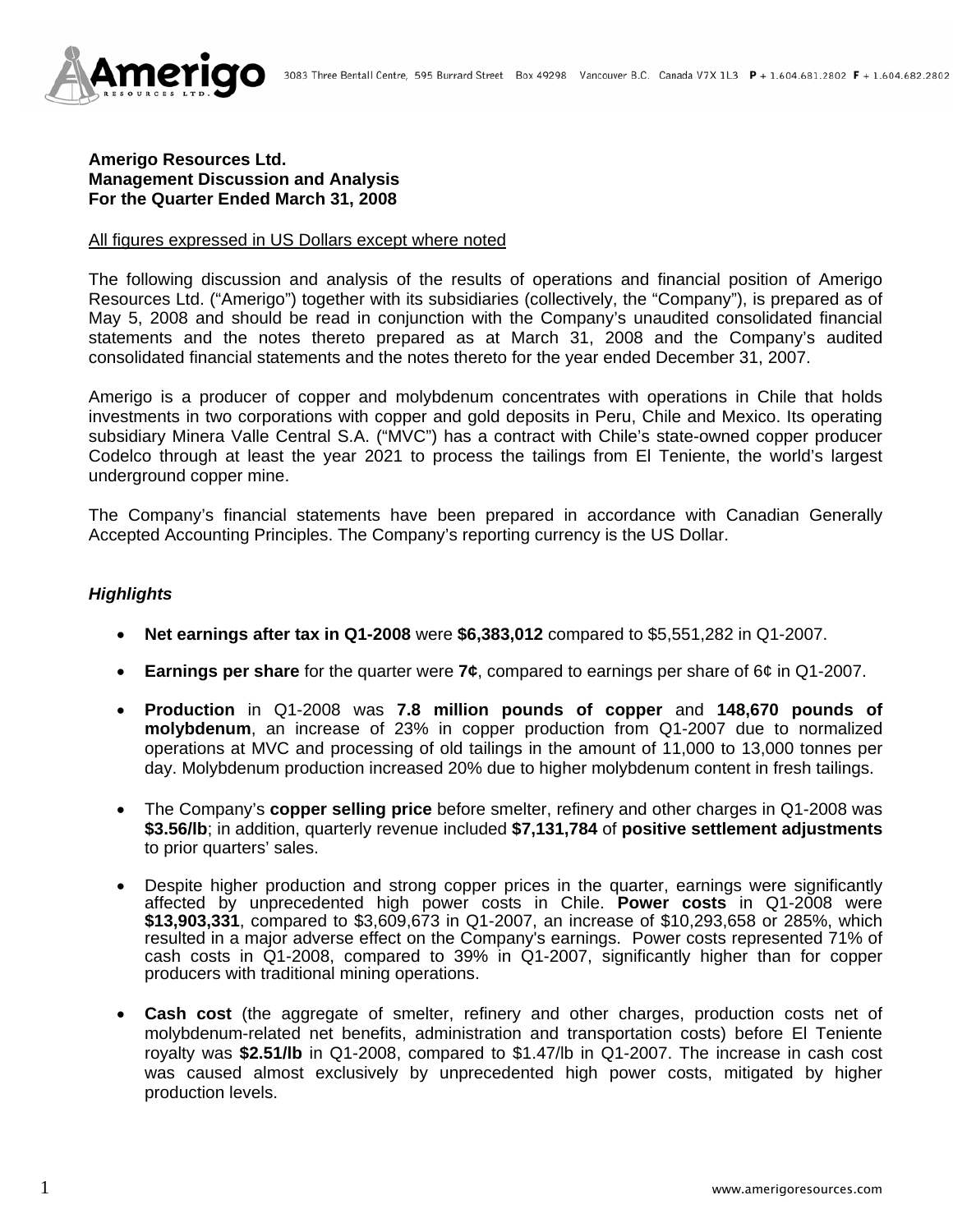- **Total cost** (the aggregate of cash cost, El Teniente royalty, MVC stock-based compensation, depreciation and accretion) for the quarter ended March 31, 2008 was **\$3.34/lb** compared to \$2.03/lb in Q1-2007. The increase in total cost was driven fundamentally by higher cash costs and affected to a lesser degree by higher royalties to El Teniente and higher amortization charges.
- **Cash flow from operating activities** was **\$2,197,096** or 2¢ per share in Q1-2008, compared to  $$7,281,275$  or  $8¢$  per share in Q1-2007 due mostly to an increase of \$9,356,009 in accounts receivable from higher production and stronger copper prices.
- The Company made the **strategic decision** to become substantially **energy self-sufficient** and to limit its exposure to high power costs through the purchase of two used 10 megawatt generators. The project has an estimated capital cost of \$14.3M and, pending receipt of environmental approvals, the generators are scheduled to be operational in the second half of 2008.
- Cash payments for capital expenditures in Q1-2008 were **\$6,870,595**, funded from operating cash flow.
- **Dividends**  On February 27, 2008 the Company declared a dividend of **\$6,018,524** or Cdn 6.5¢ per share, paid on April 2, 2008 to shareholders of record as of March 25, 2008. The Company advanced the funds to its transfer agent on March 30, 2008 to ensure dividend payments were made to shareholders on a timely basis.
- The Company obtained a **\$5,507,214 short-term bank loan** that was used, among other purposes, to finance timing differences between accounts receivable and accounts payable.
- **Cash balance** was **\$10,959,717** at March 31, 2008 after \$6,870,595 of cash payments for capital expenditures and \$6,018,524 in dividend payments.
- The Company recorded **\$4,505,662** as **other comprehensive loss** in Q1-2008 from the **fair value adjustments of two strategic investments** during the quarter. Other comprehensive loss is not a component of net earnings.
- **Q2-2008 production** to date has been adversely impacted due to the effect of the labour disruption caused by the dispute between Codelco and workers of subcontractors providing services at several of Codelco's mines, including El Teniente. As a result, the Company experienced disruptions to the flow of tailings during the month of April and the first week of May. Management has been informed that the dispute has now been resolved, and that operations will return to normal within the next few days.

# *Results of Operations – Quarter Ended March 31, 2008 ("Q1-2008")*

#### **Revenue**

Total Q1-2008 revenue of \$35,933,465 included copper revenue of \$32,150,781 and molybdenum revenue of \$3,782,684. Copper and molybdenum revenues are net of smelter, refinery and roasting charges.

Copper revenue increased from Q1-2007 due to higher copper prices and a 22% increase in sales volume between the comparative periods. In Q1-2008 the Company sold 3,540 tonnes or 7.80 million pounds of copper, up from 6.41 million pounds sold in Q1-2007. The Company's copper selling price before smelter, refinery and other charges and settlement adjustments to prior quarters' production was **\$3.56/lb** in Q1-2008 (Q1-2007: \$2.96/lb). Additionally, \$7,131,784 in positive settlement adjustments to prior quarters' sales due to higher copper prices were recorded into revenue during the quarter (Q1- 2007: \$454,235 in positive settlement adjustments to prior quarters' sales). Most of these adjustments were of a realized nature.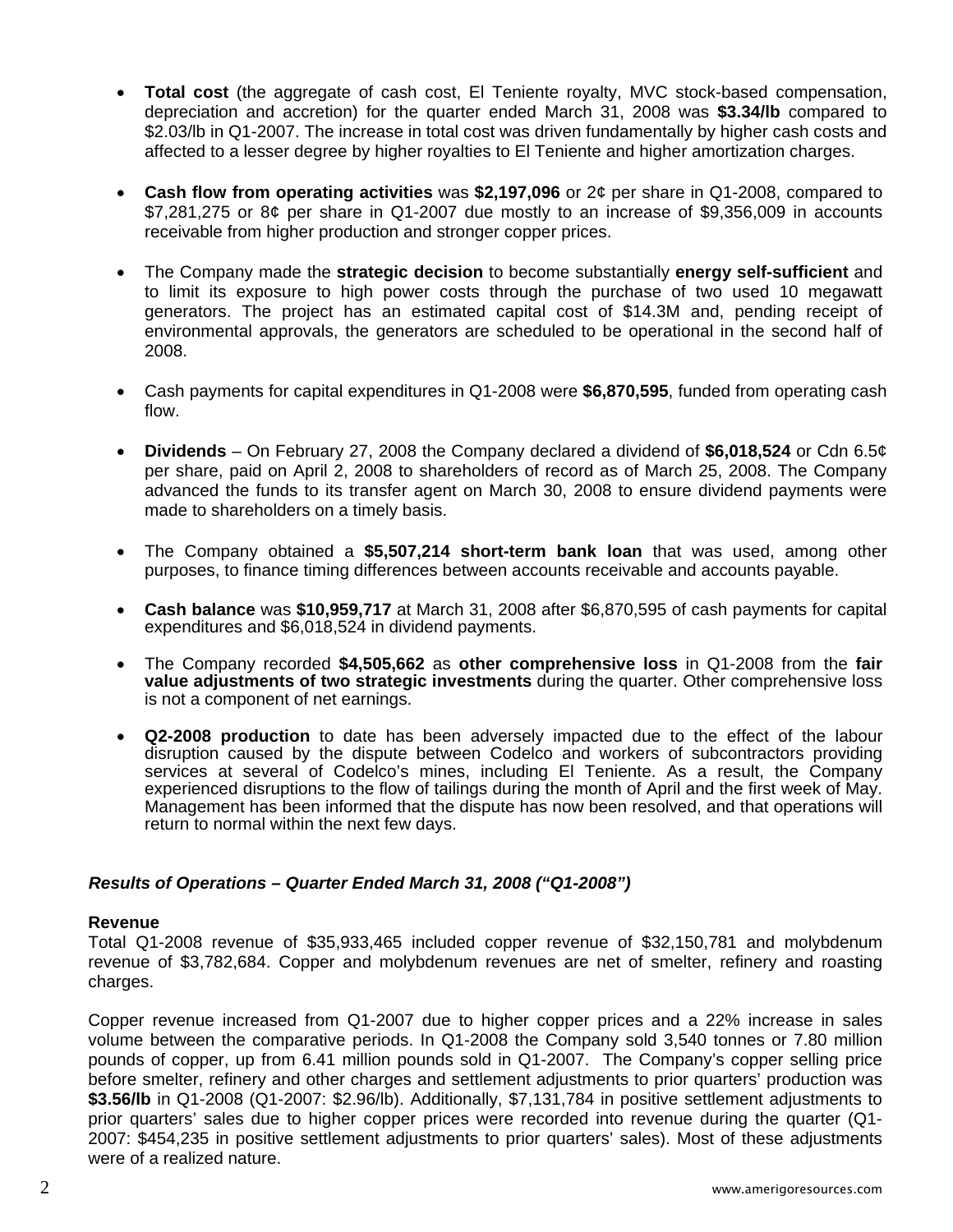The Company has negotiated new treatment and refinery charges for 2008. Treatment and refinery charges are lower in 2008 compared to 2007; however transportation charges are higher in 2008 than in 2007. Even though MVC does not ship concentrates overseas, the smelter participates in the Company's cost savings from overseas shipping. MVC's total treatment, refinery and transportation charges are therefore lower than those of producers that ship overseas.

Copper produced by the Company is sold under a sales agreement with Chile's Empresa Nacional de Minería ("Enami" or the "smelter"). The agreement with Enami establishes a delivery schedule of monthly sales quotas and in 2008 sets the Company's copper sale price at the average market price for the fourth month after delivery ("M+4"). Accordingly, provided monthly quotas are met, all copper delivered by the Company to the smelter in one quarter is sold at market prices prevailing in the following and second following quarters. However, where production falls short of the monthly quota for a scheduled month of delivery, the quota is carried forward to a subsequent calendar month and the Company receives a sale price calculated for the originally scheduled month of delivery until the quota is met or vice-versa. The Company believes that this pricing arrangement is standard in the industry.

Molybdenum revenue increased in Q1-2008 to \$3,782,684 due to higher sales volumes and stronger molybdenum prices. The Company sold 157,739 pounds of molybdenum at a selling price before roasting charges and settlement adjustments to prior quarters' production of \$32.41/lb, compared to 104,553 pounds sold in Q1-2007 at a gross selling price of \$25.37/lb. In Q1-2008 the Company also recorded negative settlement adjustments to prior quarters' molybdenum sales of \$409,530 (Q1-2007: positive settlement adjustments of \$424,184).

Molybdenum produced by the Company is sold under a sales agreement with Chile's Molibdenos y Metales S.A. ("Molymet"), which provides that the sale price is the average market price for the first  $("M+1")$ , second  $("M+2")$  or third  $("M+3")$  month after delivery, with each delivery period nominated at the election of Molymet in the month preceding the elected month. Throughout Q1-2008 the sale price nominated by Molymet was M+3.

Revenue from the sale of the Company's copper and molybdenum concentrates is recorded net of smelter, refinery and roaster charges when persuasive evidence of a sales arrangement exists, delivery has occurred, the rights and obligations of ownership have passed to the customer and the sale price is determinable.

In normal supply conditions, sales of copper and molybdenum are provisionally priced at the time of sale based on the prevailing copper forward market price or the current molybdenum market price, as specified in the sales contracts. Variations between the price recorded at the time of sale and the actual final price received from the smelter or the roaster are caused by changes in copper and molybdenum market prices and result in an embedded derivative in the accounts receivable. The embedded derivative is recorded at fair value each period until final settlement occurs, with changes in fair value classified as a component of revenue. The Company's reported revenue is therefore very sensitive to increases and decreases in copper and molybdenum prices. In a period of rising prices, not only will the Company record higher revenue for deliveries in the period, but it will also record favourable adjustments to revenue for copper and molybdenum delivered in prior periods. Similarly, in a period of declining prices, the Company will record lower revenues for current deliveries and negative adjustments to revenue from prior periods' deliveries.

#### **Production**

In Q1-2008, the Company produced 3,538 tonnes or 7.80 million pounds of copper compared to 2,869 tonnes or 6.33 million pounds of copper produced in Q1-2007, a 23% increase in copper production. Production increased in the quarter due to normalized operations at MVC and processing of old tailings in the amount of 11,000 to 13,000 tonnes per day. It is planned to further increase tailings throughput in the latter part of 2008 in accordance with MVC's contractual arrangements.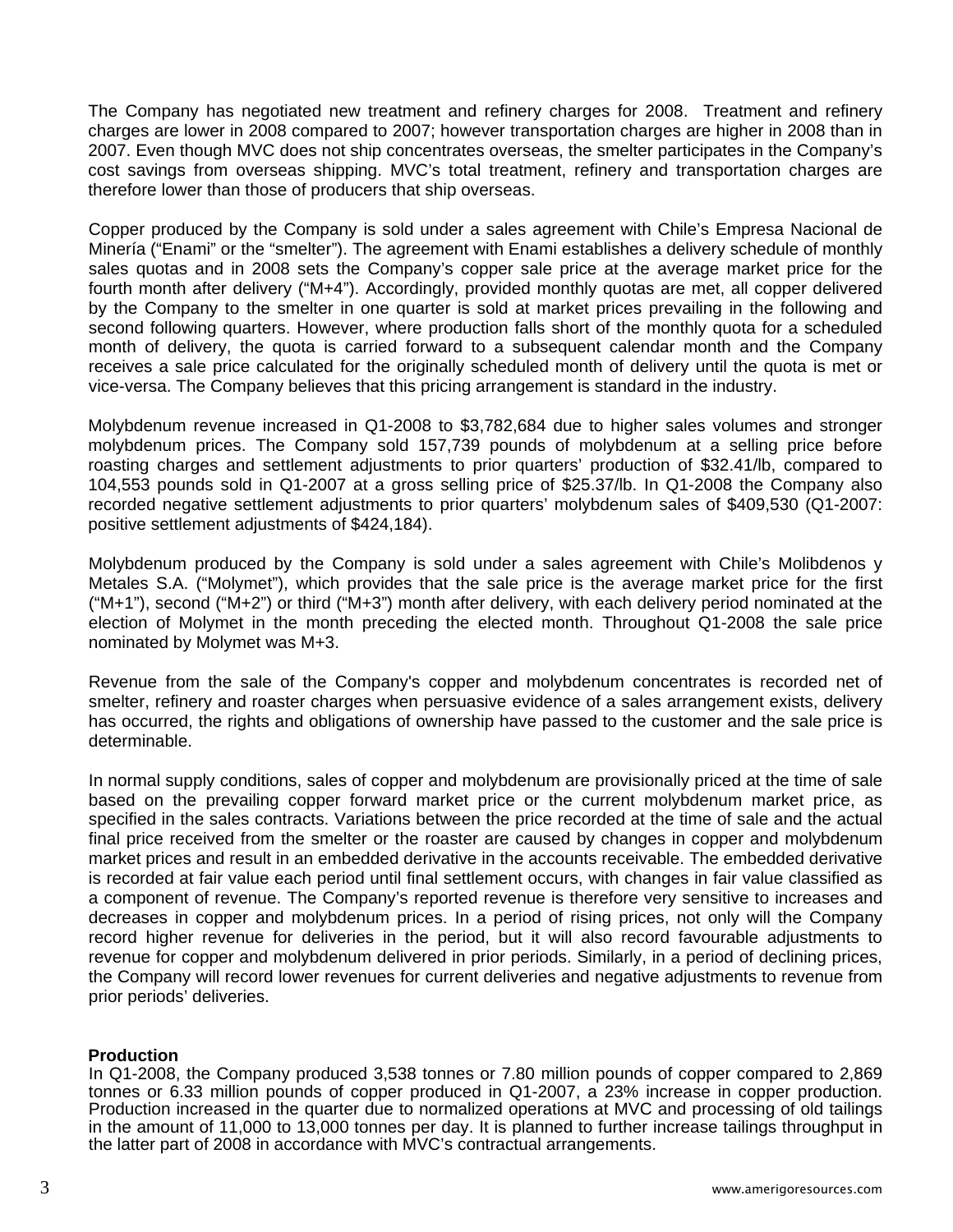In Q1-2008 molybdenum production was 148,670 lbs, compared to 123,448 lbs produced in Q1-2007. The increase in production is due to higher molybdenum content in fresh tailings.

### **Cash Cost and Total Cost**

Cash cost and total cost are non-GAAP measures prepared on a basis consistent with the industry standard Brook Hunt definitions. Cash cost is the aggregate of copper and molybdenum production costs, smelter and refinery charges, administration and transportation costs, minus molybdenum byproduct credits. Total cost is the aggregate of cash cost, El Teniente royalty, depreciation, amortization and asset retirement accretion cost.

The Company's cash costs from Q1-2007 to Q1-2008 (\$/lb of copper produced) were as follows:

|                      | Q1-2008 | Q4-2007 | Q3-2007 | Q2-2007 | Q1-2007 |
|----------------------|---------|---------|---------|---------|---------|
| Cu and Mo production | 2.54    | 1.63    | 1.72    | 1.43    | 1.19    |
| By-product credits   | (0.49)  | (0.47)  | (0.38)  | (0.59)  | (0.41)  |
| Smelter & refinery   | 0.36    | 0.34    | 0.38    | 0.29    | 0.61    |
| Administration       | 0.06    | 0.06    | 0.03    | 0.03    | 0.05    |
| Transportation       | 0.04    | 0.04    | 0.03    | 0.03    | 0.03    |
| <b>Cash Cost</b>     | \$2.51  | \$1.60  | \$1.78  | \$1.19  | \$1.47  |

<sup>1</sup> Due to an error in the calculation of smelter and refinery costs, these costs were understated in Q2-2007 by \$390,985 or 0.05/lb. The correction of this error on a YTD basis resulted in an overstatement of costs in Q3-2007. The correct costs should have been \$0.34/lb in Q2-2007 and \$0.33/lb in Q3-2007

Cash cost is driven mainly by production costs, smelter/refinery costs and molybdenum by-product credits.

In Q1-2008, cash cost was \$2.51/lb, compared to a cash cost of \$1.47/lb in Q1-2007. The most significant variance in cash cost came from a \$1.35/lb increase in production costs, driven mostly by an unprecedented increase in power costs of \$1.21/lb between the two comparative periods.

Power is MVC's most significant cost. In Q1-2008, MVC incurred power costs of \$12,788,252, or \$0.3006/kWh, compared to what was already considered a high cost of \$3,609,673 or \$0.1040/kWh in Q1-2007. In addition to the quarter's own power costs, MVC absorbed a further \$1,115,079 or \$0.0262/kWh in additional costs due to metering errors from MVC's power supplier from June to December 2007, identified in Q1-2008, for total power costs recorded in Q1-2008 of \$13,903,331, or \$0.3268/kWh. In Q1-2008, power costs represented 71% of the Company's cash cost (Q1-2007: 39% of cash costs)

Power costs are expected to remain high in Chile in the foreseeable future due to the ongoing impact of reduced gas supply from Argentina. This has forced Chile to adopt diesel-based power production, which has resulted in increased energy production costs that are expected to continue at least until the completion of major power supply projects currently in the permitting stage or under construction in Chile. The power crisis in Chile was exacerbated in the quarter due to Chile's worst drought in the last fifty years, which severely restricted hydro power generation.

In light of this situation, and to secure MVC's power supply, the Company made the strategic decision in 2007 to become substantially energy self-sufficient and to limit the Company's exposure to high power costs through the purchase of two used 10 megawatt generators that operate on heavy oil fuel. The project has an estimated capital cost of \$14.3M and, pending receipt of environmental approvals, the generators are scheduled to be operational in the second half of 2008.

The second variance affecting cash costs, although in a positive way, was a decrease of \$0.25/lb in smelter and refinery costs due to significantly improved terms negotiated with Enami. In Q1-2007 MVC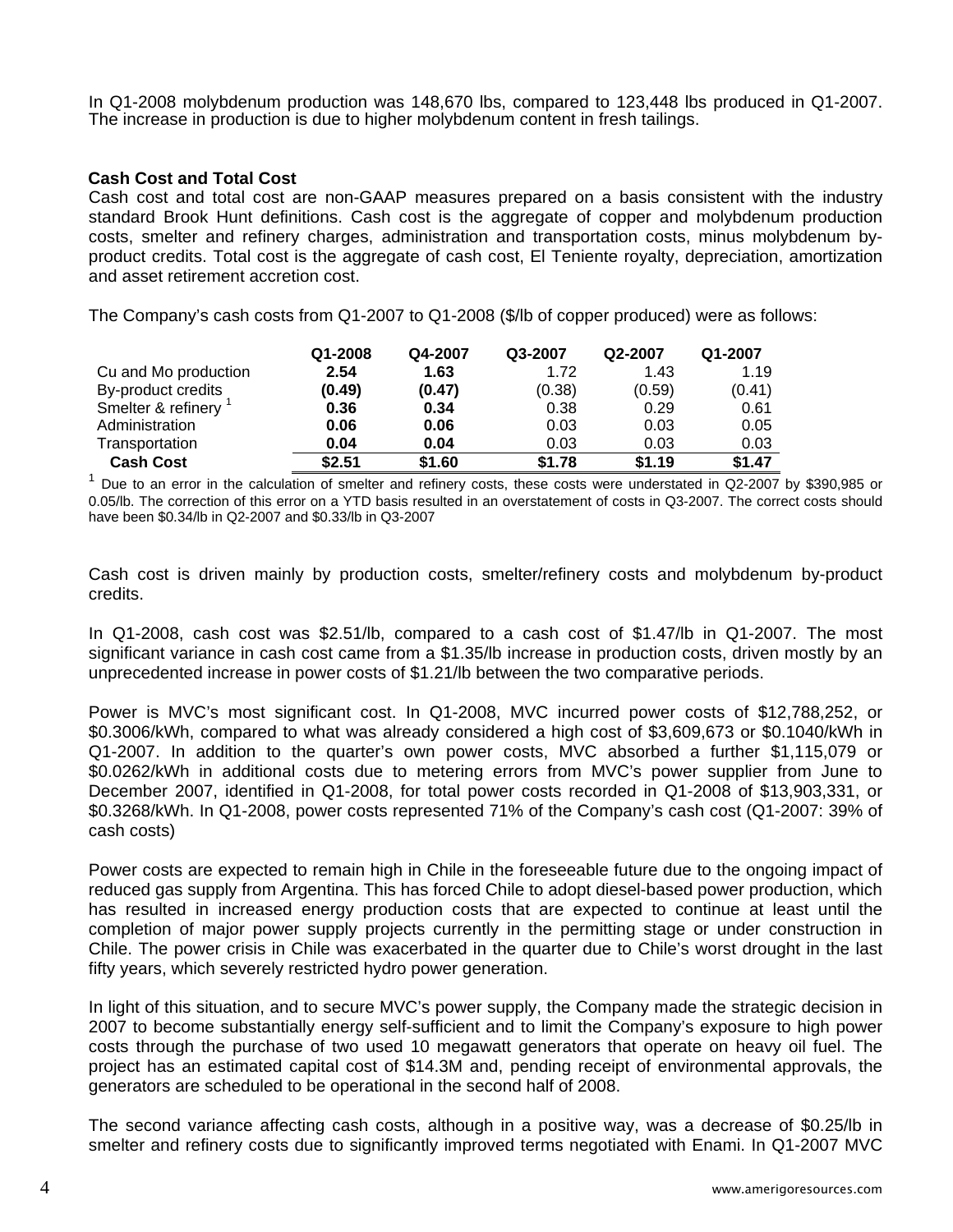fulfilled delivery of its 2006 quota with Enami and therefore faced smelter and refinery charges at the less favourable 2006 terms.

There was also an increase of molybdenum by-product credits of \$0.08/lb due to higher molybdenum sales in Q1-2008. Molybdenum by-product credits were \$3,782,684 in Q1-2008 and \$2,598,855 in Q1- 2007.

The Company's total costs from Q1-2007 to Q1-2008 (\$/lb of copper produced) were as follows:

|                                     | Q1-2008 | Q4-2007 | Q3-2007 | Q2-2007 | Q1-2007 |
|-------------------------------------|---------|---------|---------|---------|---------|
| Cash cost                           | 2.51    | 1.60    | 1.78    | 1.19    | 1.47    |
| El Teniente royalty                 | 0.66    | 0.61    | 0.58    | 0.57    | 0.46    |
| Amortization/depreciation/accretion | 0.17    | 0.19    | 0.12    | 0.08    | 0.09    |
| Stock-based compensation            | 0.00    | 0.00    | 0.01    | 0.01    | 0.01    |
| <b>Total Cost</b>                   | \$3.34  | \$2.40  | \$2.49  | \$1.85  | \$2.03  |

Total cost in Q1-2008 was \$3.34/lb, compared to total cost of \$2.03/lb in Q1-2007. The most significant impact on total cost is a \$1.04/lb increase in cash cost, followed by a \$0.20/lb increase from El Teniente royalty due to higher copper prices and a \$0.08/lb increase in amortization due to MVC's higher asset base and the effect of increased production.

The El Teniente royalty is based mainly on market prices for copper and molybdenum, making MVC a copper producer whose costs decrease as copper prices decline and whose costs increase as copper and molybdenum prices increase.

## **Operating Costs and Expenses**

Production costs include copper and molybdenum production costs and maintenance costs. In Q1-2008, production costs were \$19,806,593 compared to production costs of \$7,538,240 in Q1-2007. The \$12,268,353 increase in production costs is explained mainly by an increase in power costs of \$10,293,658 between the comparative quarters. Other production costs increased due to higher production in Q1-2008.

In Q1-2008 the El Teniente royalty was \$5,146,561 compared to \$2,891,838 in Q1-2007. Increased royalties to El Teniente were the result of higher copper prices and sales volume in the quarter.

Amortization cost was \$1,280,217 in Q1-2008, compared to \$575,734 in Q1-2007 due to a higher asset base at MVC and to increased production, as amortization is calculated using the units of production method.

Administration expenses were \$492,298 in Q1-2008, compared to \$292,721 in Q1-2007 due to higher costs overall; transportation costs increased to \$276,274 in Q1-2008 from \$191,898 in Q1-2007, due to higher copper sales volume. Stock-based compensation for options granted to MVC employees was \$54,695 in Q1-2007 and \$nil in 2008 as no options were granted or vested to MVC staff in 2008.

Costs not related to MVC's production operations are identified as "Other Expenses" and were \$1,056,773 in Q1-2008 and \$849,250 in Q1-2007, an increase of \$207,523. The most significant of these expenses in Q1-2008 were office and general expenses of \$504,322 (Q1-2007: \$308,240), followed by salaries, management and professional fees of \$325,602 (Q1-2007: \$244,095), stock-based compensation of \$121,593 (Q1-2007: \$295,296) and interest expense of \$105,256 (Q1-2007: \$1,619). The increase in office expense is in connection with higher travel costs, shareholder communication costs and municipal taxes in Chile, management and professional fees increased due to higher external consulting costs, stock-based compensation expense decreased due to a lower number of options granted in 2008 and interest expense increased in connection with short-term bank debt.

Non-operating items in Q1-2008 included interest income of \$154,348 (Q1-2007: \$275,129), other income of \$74,364 (2007: \$38,622), a foreign exchange gain of \$67,407 (Q1-2007: \$230,597) and an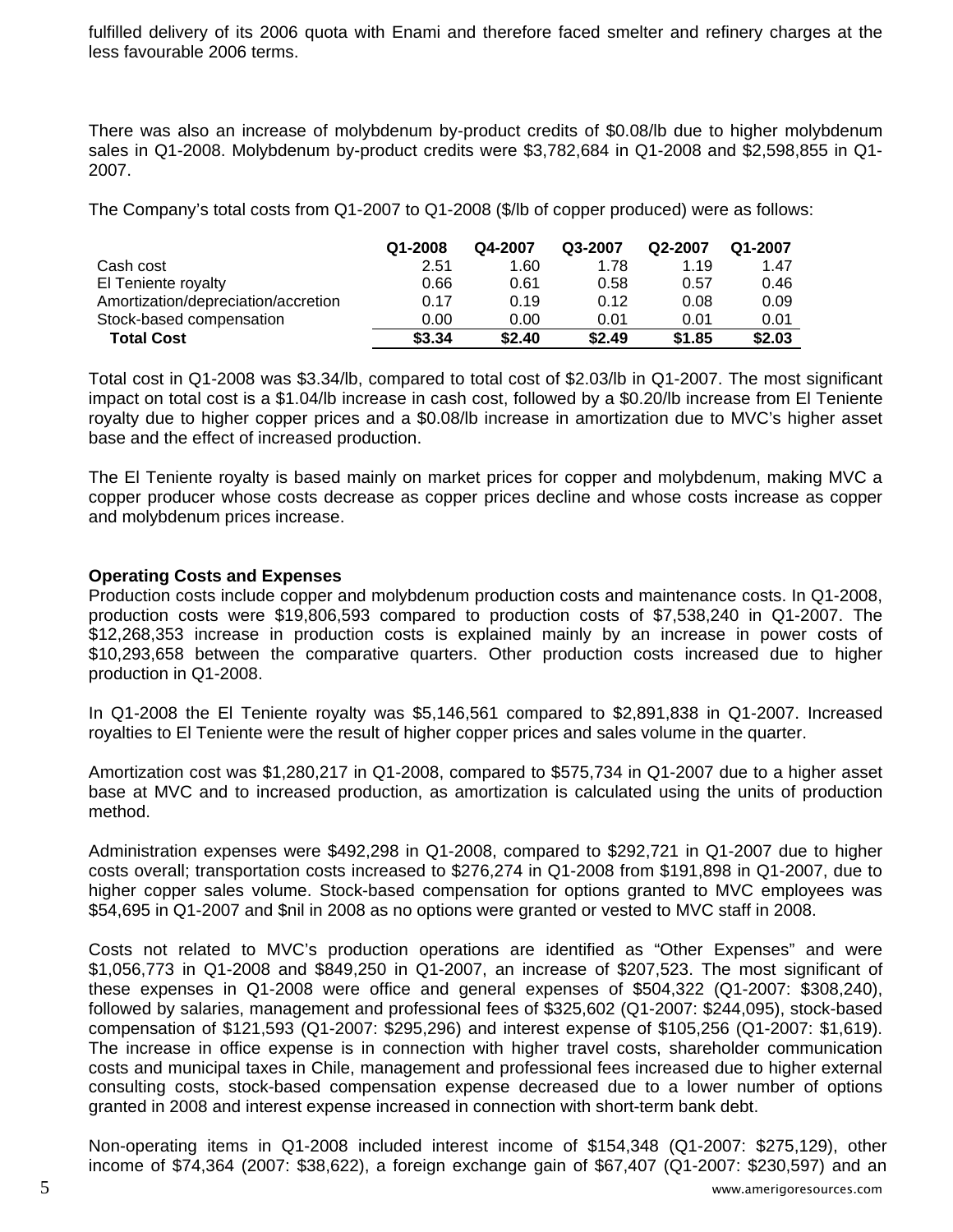investment loss of \$24,714 (Q1-2007: loss of \$161,901). In Q1-2007, the Company also recorded a gain on fair value adjustments to financial instruments of \$441,915.

The Company recorded income tax expense net of recoveries of \$1,541,792 in Q1-2008, compared to income tax expense net of recoveries of \$895,255 in Q1-2007. Taxes were higher as earnings before tax were stronger in Q1-2008.

# **Operating Cash Flows**

In Q1-2008, the Company's activities generated operating cash flow of \$2,197,096 (or 2¢ per share, a non-GAAP measure), which includes the effect of changes in non-cash working capital items, compared to operating cash flow of \$7,281,275 or 8¢ per share in Q1-2007. Cash flow from operations decreased in Q1-2008 despite higher earnings due to an increase of \$9,356,009 in accounts receivable from higher sales and stronger copper prices during the quarter. Additionally, the level of Chilean provisional tax payments in Q1-2008 further negatively affected working capital during the quarter.

|                      | <b>QE March 31, 2008</b> | QE Dec. 31, 2007 | <b>QE Sept. 30, 2007</b> | <b>QE June 30, 2007</b> |
|----------------------|--------------------------|------------------|--------------------------|-------------------------|
| Total revenue        | \$35,933,465             | \$26,974,854     | \$28,536,864             | \$32,011,648            |
| Net income           | 6,383,012                | 1.816.498        | 6,581,887                | 10,332,687              |
| Earnings per share   |                          |                  |                          |                         |
|                      | 0.0677                   | 0.0122           | 0.0696                   | 0.1093                  |
| Diluted earnings per |                          |                  |                          |                         |
| share                | 0.0668                   | 0.0122           | 0.0694                   | 0.1076                  |

## *Summary of Quarterly Results*

|                      | <b>QE March 31, 2007</b> | QE Dec. 31, 2006 | QE Sept. 30, 2006 | <b>QE June 30, 2006</b> |
|----------------------|--------------------------|------------------|-------------------|-------------------------|
| Total revenue        | \$18,171,183             | \$19,944,732     | \$19,739,861      | \$27,482,949            |
| Net income           | 5,551,282                | 13,981,236       | 8,251,071         | 12,444,608              |
| Earnings per share   |                          | 0.1490           | 0.0877            | 0.1322                  |
|                      | 0.0593                   |                  |                   |                         |
| Diluted earnings per |                          |                  |                   |                         |
| share                | 0.0583                   | 0.1475           | 0.0868            | 0.1285                  |

# *Liquidity and Capital Resources*

The Company's cash and cash equivalents at March 31, 2008 were \$10,959,717, compared to \$16,712,630 at December 31, 2007; working capital at March 31, 2008 was \$11,693,685 compared to \$15,512,204 at December 31, 2007.

Cash and cash equivalents decreased by \$5,752,913 in Q1-2008. Despite posting earnings of \$6,383,012 in the quarter, operating cash flow was only \$2,197,096 due to changes in non-cash working capital, namely an increase of \$9,356,009 in accounts receivable from higher sales and stronger copper prices. The Company made payments of \$6,870,595 for plant and equipment and bought additional shares of a TSX issuer at a cost of \$153,180. During the quarter, dividends of \$6,018,524 were paid and \$414,924 was used in share repurchases.

In order to maintain adequate levels of cash and among other things, finance timing differences between accounts receivable and accounts payable, the Company obtained a Chilean Peso \$2,500,000,000 (approximately \$5.5M) short-term bank loan from a Chilean bank at a monthly rate of 0.67%. The loan is expected to be fully paid in Q3-2008.

Amerigo has in place a normal course issuer bid through the facilities of the Toronto Stock Exchange ("TSX"), whereby Amerigo is entitled to purchase for cancellation up to 2,000,000 of its common shares during the one-year period ending on November 13, 2008. During the quarter ended March 31, 2008, Amerigo purchased and cancelled 183,700 shares at a total cost of \$414,924. The premium on the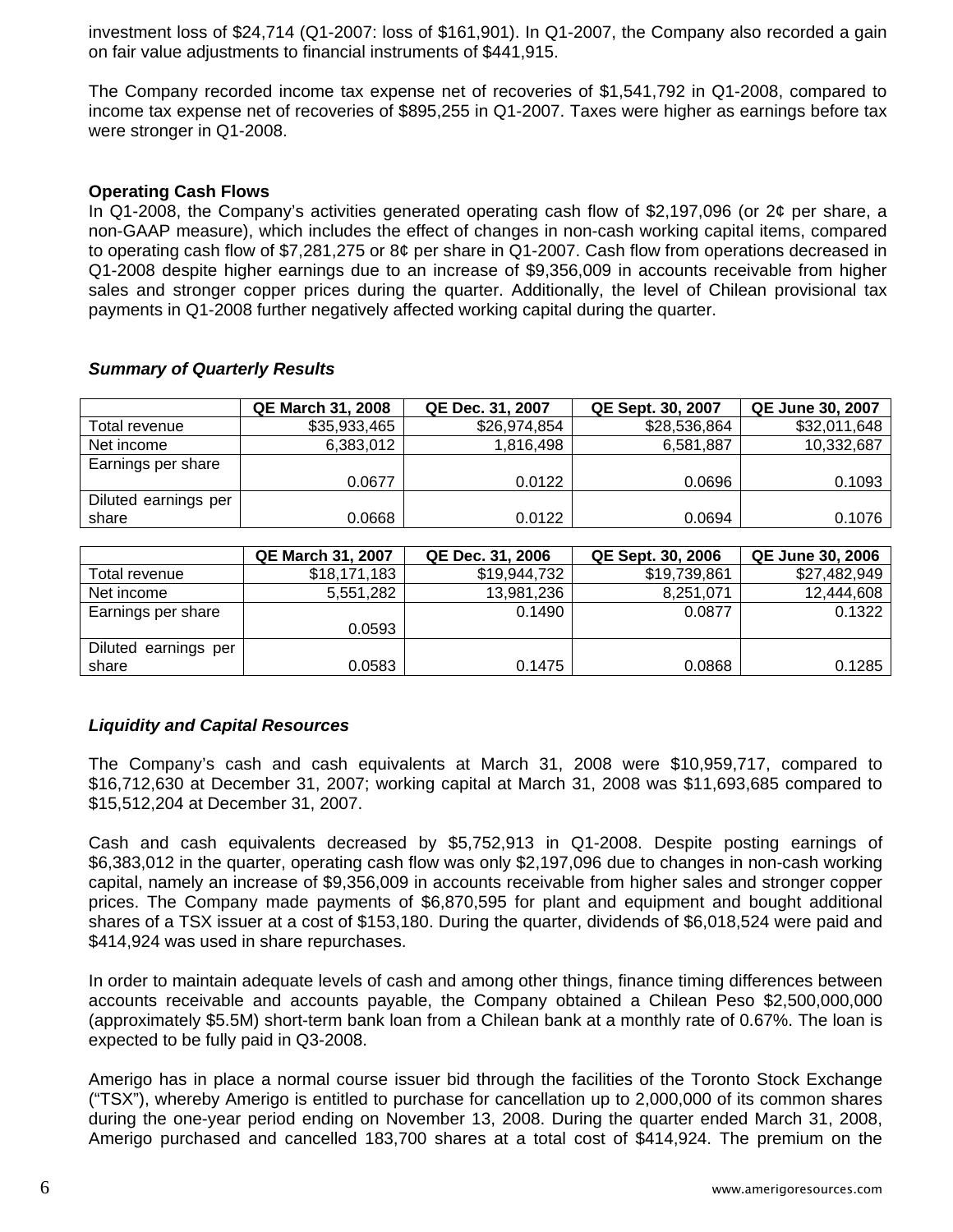purchase of shares for cancellation amounted to \$307,076 and was applied against Retained Earnings. No further shares have been purchased for cancellation up to the date of this report.

The Company's long-term liabilities (Other Payables, Asset Retirement Obligations and Future Income Tax Liabilities) at March 31, 2008 were \$13,445,445 compared to \$11,972,476 on December 31, 2007.

The changes in the value of the Company's Asset Retirement Obligation are limited to accretion expense of \$83,778 in Q1-2008. The Company's future income tax liability increased by \$1,216,845, mainly to account for differences between the carrying and tax values of MVC's plant and equipment.

The Company is not subject to debt covenants and does not anticipate it will incur any default or arrears on payment of leases, debt principal or interest.

The Company's copper sales are dependent on sales volumes and market prices for copper. Average LME cash copper prices in Q1-2008 were the following:

January \$3.2028 February \$3.5778 March \$3.8280

On February 23, 2008 the Board of Directors of Amerigo declared a semi-annual dividend of Cdn 6.5¢ per share, paid on April 2, 2008 to shareholders of record as of March 25, 2008, for a total of \$6,018,524. The Company advanced the funds to its transfer agent on March 30, 2008 to ensure dividend payments were made to shareholders on a timely basis.

As of March 31, 2008 Amerigo had 4,420,000 outstanding share purchase options (with exercise prices ranging from Cdn\$1.60 to Cdn\$2.71). During the quarter ended March 31, 2008, 1,055,000 options were granted with an exercise price of Cdn\$2.13 per share. No options were exercised during the quarter.

Stock-based compensation is recognized as options vest. The 1,055,000 options granted in 2008 vest in four equal installments, on March 20, April 1, July 1 and October 1, 2008. Amerigo recorded in aggregate a stock-based compensation expense of \$121,593 for the options that vested in Q1-2008.

#### **Investing Activities**

Capital plant increased by \$6,532,247 in Q1-2008. Capital expenditures included \$4,094,126 on the selfgeneration power project. The Company also undertook various projects in connection with old tailings extraction, increase of rougher circuit recovery and pre-classification of fresh tailings.

The self-generation project is currently estimated to have a total cost of \$14.3M and is scheduled to be completed in the second half of 2008. Approximately \$9.96M has been spent on the self-generation project to March 31, 2008.

Total cash payments for capital expenditures in Q1-2008 were \$6,870,595, funded from operating cash flow.

In Q1-2008, Amerigo acquired for investment purposes a further 94,000 common shares of an issuer listed on the Toronto, Lima and Frankfurt Stock Exchanges at a cost of \$153,180, bringing the total cost of the investment to \$13,885,185. Adjustments to fair market value are required at each balance sheet date; at March 31, 2008 these adjustments totalled (\$10,524), of which (\$4,218,510) were recorded in Q1-2008. Given that the investment was designated as "available for sale" for accounting purposes, which means it is an investment that is not held for trading, gains or losses arising from changes in fair value are recorded in Accumulated Other Comprehensive Income/Loss in the Company's Balance Sheet until the investment is sold or management determines that "an other than temporary impairment in the value of the investment has occurred", at which time gains or losses will be transferred into earnings.

.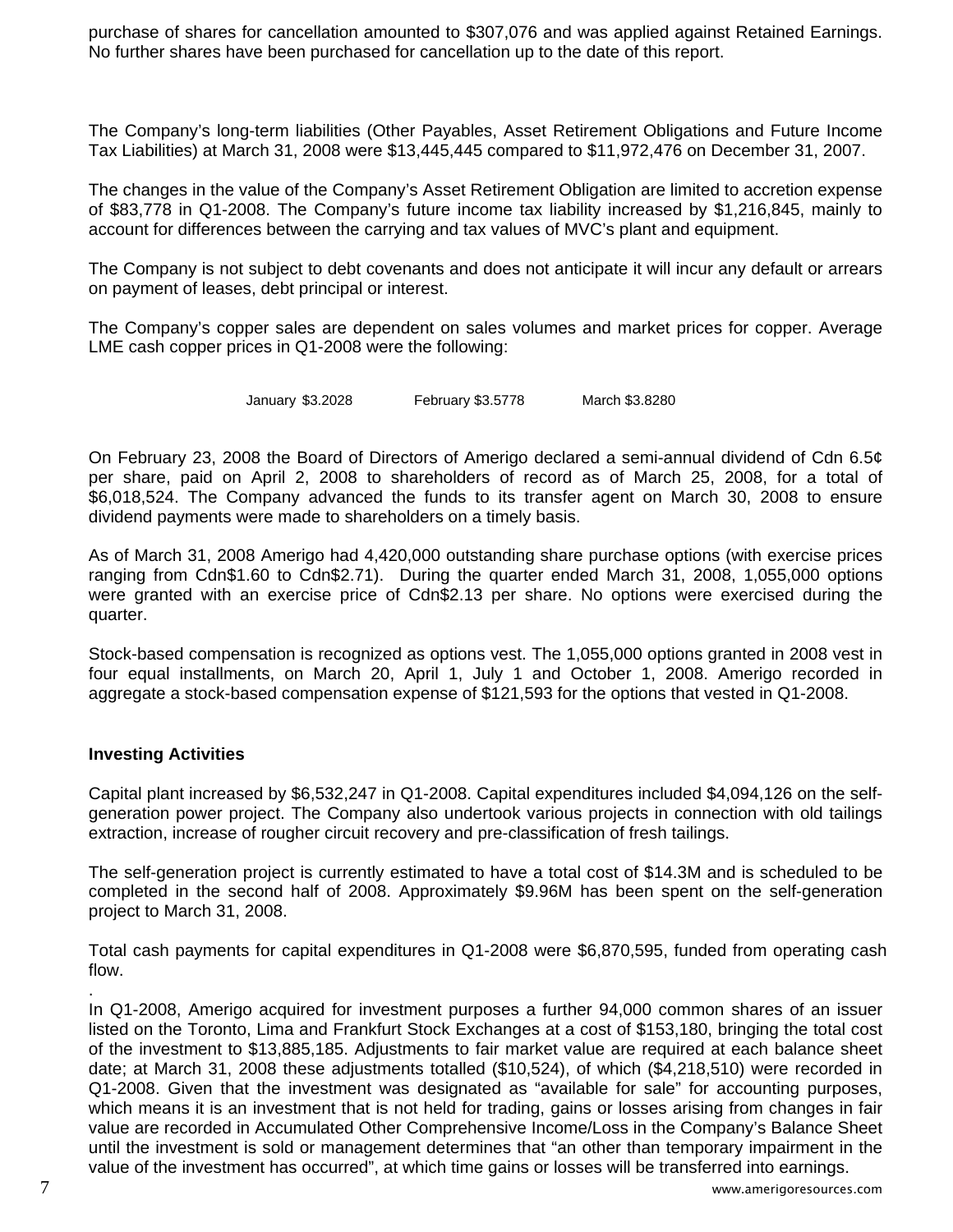In November 2007, Amerigo acquired for investment purposes 4 million common shares of an issuer listed on the TSX Venture Exchange. The aggregate cost of the investment was \$2,063,308. Adjustments to fair market value are required at each balance sheet date; at March 31, 2008 these adjustments totalled (\$99,370), of which (\$287,152) were recorded in Q1-2008. The investment was designated as "available for sale" for accounting purposes.

## *Transactions with Related Parties*

a) Non-controlling interests

A detailed description of Non-Controlling Interests is provided in the Company's Consolidated Financial Statements for the quarter ended March 31, 2008.

During the quarter ended March 31, 2008, royalty dividends totaling \$137,572 were paid or accrued to the Amerigo International Class A shareholders (Q1-2007: \$114,948). Royalty dividends are shown as Non-Controlling Interests in the Consolidated Statements of Operations and Comprehensive Income. At March 31, 2008, \$57,375 of this amount remained outstanding. (December 31, 2007: \$61,735).

b) Directors' fees and remuneration to officers

 During the quarter ended March 31, 2008, the Company paid or accrued \$180,060 in fees to companies associated with certain directors and officers of Amerigo (Q1-2007: \$169,942). In the same period, Amerigo paid or accrued \$24,378 in directors' fees to independent directors (Q1- 2007: \$20,364). Directors' fees and remuneration to officers are categorized as Salaries, Management and Professional Fees in Amerigo's Consolidated Statements of Operations and Comprehensive Income. At March 31, 2008, an aggregate amount of \$127,873 was due to directors and officers for management bonuses, directors' fees and reimbursement of expenses in the ordinary course of business (December 31, 2007: \$450,729).

- c) At March 31, 2008 one of Amerigo's officers acted as an officer and another as a director of Nikos Explorations Ltd., a company over which Amerigo exercises significant influence.
- d) At March 31, 2008, two of Amerigo's directors acted as directors of Candente Resource Corp., a company in which Amerigo holds an investment.
- e) At March 31, 2008 two of Amerigo's officers acted as officers and one of Amerigo's directors acted as a director of Los Andes Copper Ltd., a company in which Amerigo holds an investment.

#### *Contingencies*

In Q3-2007, the Chilean Internal Revenue Services ("SII") issued a tax assessment to MVC challenging the tax losses reported by MVC for the commercial years 1999 to 2004. The tax assessment claims that some of these losses could be denied and MVC could face a tax liability of approximately \$1.15M. Although the Company believes there is no merit to the assessment, the final outcome of this matter cannot be predicted with certainty. The Company has retained legal counsel to prepare a response to SII in accordance with Chilean law. The Company's legal counsel has confirmed that, in their opinion, if the SII claim is ultimately upheld the Company will have a claim for indemnification from the sellers of MVC pursuant to the terms of the MVC purchase and sale agreement for losses incurred prior to the MVC purchase date of July 2003.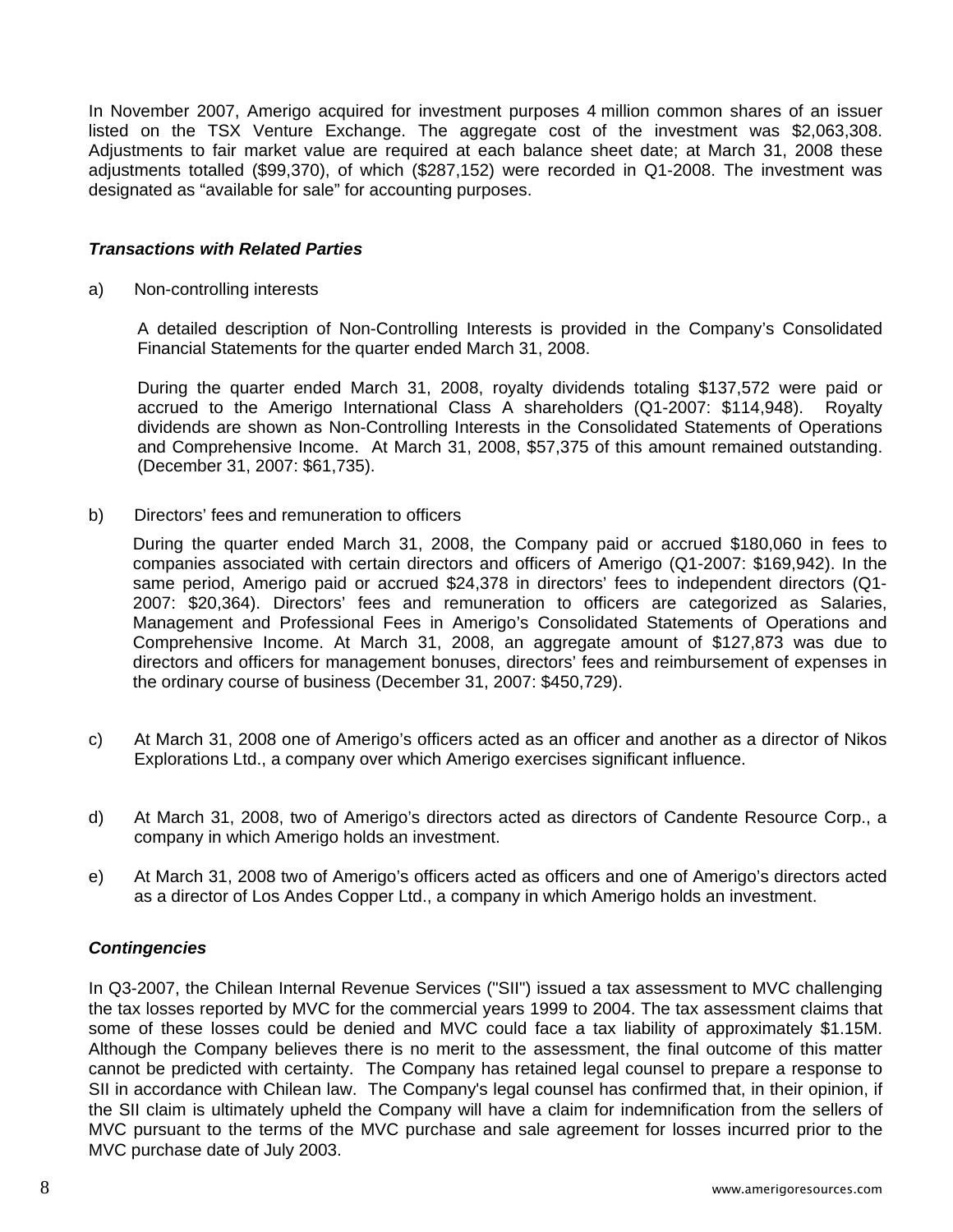In Q4-2007, the SII issued a tax assessment to MVC for adjustments, penalties and interest of approximately \$135,000, derived from MVC's alleged failure to remit provisional monthly payments towards a Chilean mining royalty tax in 2006. When the mining royalty tax was instituted in Chile, MVC obtained a legal opinion stating that the tax did not apply to MVC's operations, as MVC does not exploit under the definition of the Chilean Income Tax Law. MVC has retained legal counsel to prepare a response to the SII on this matter.

No amounts have been recorded by the Company in respect of these matters.

### *Critical Accounting Estimates*

There were no changes to the Company's critical accounting estimates during the three months ended March 31, 2008. The most significant estimates are related to the physical and economic lives of mineral assets, property, plant and equipment and their recoverability.

The Company depreciates assets, capitalized acquisition costs and contractual rights based on the units of production method, whereby management has estimated copper units of production to 2021 and proceeds to allocate amortization charges based on actual production on a monthly basis.

The Company estimates the recoverable value of plant and equipment at the end of its contract with Codelco will be at least \$3,500,000.

As required by accounting standards, Amerigo has calculated an asset retirement obligation based on a quoted market price of \$6,200,000 provided by an independent third party in 2007. Management current estimates required to calculate the asset retirement obligation include projected annual inflation rates in Chile of 4.5% per annum and a market risk premium of 8%. The present value of the asset retirement obligation at the time of adoption was estimated to be \$1,851,055 (revised to \$4,787,273 in 2007), which will be systematically accreted to a 2021 value of approximately \$12,344,146.

#### *Changes in Accounting Policies, Including Initial Adoption*

Effective January 1, 2008 the Company adopted the following new accounting standards:

#### *Capital Disclosures - (Section 1535)*

This Section establishes standards for disclosing information about an entity's capital and how it is managed.

#### *Inventories – (Section 3031)*

This Section prescribes the accounting treatment for inventories and provides guidance on the determination of costs and its subsequent recognition as an expense, including any write-down to net realizable value. It also provides guidance on the cost formulas that are used to assign costs to inventories. The adoption of this policy had no effect on the Company's financial statements.

#### *Financial Instruments – Disclosures - (Section 3862)*

This Section requires additional disclosures to enable users of the Company's financial statements to evaluate the significance of financial instruments to the Company's financial position and performance. In addition, qualitative and quantitative disclosures are provided to enable users to evaluate the nature and extent of risks arising from the Company's financial instruments.

#### *Other MD&A Requirements*

As of May 5, 2008, Amerigo has 94,189,044 common shares outstanding and 3,892,500 exercisable options (at prices ranging from Cdn\$1.60 to Cdn\$2.71).